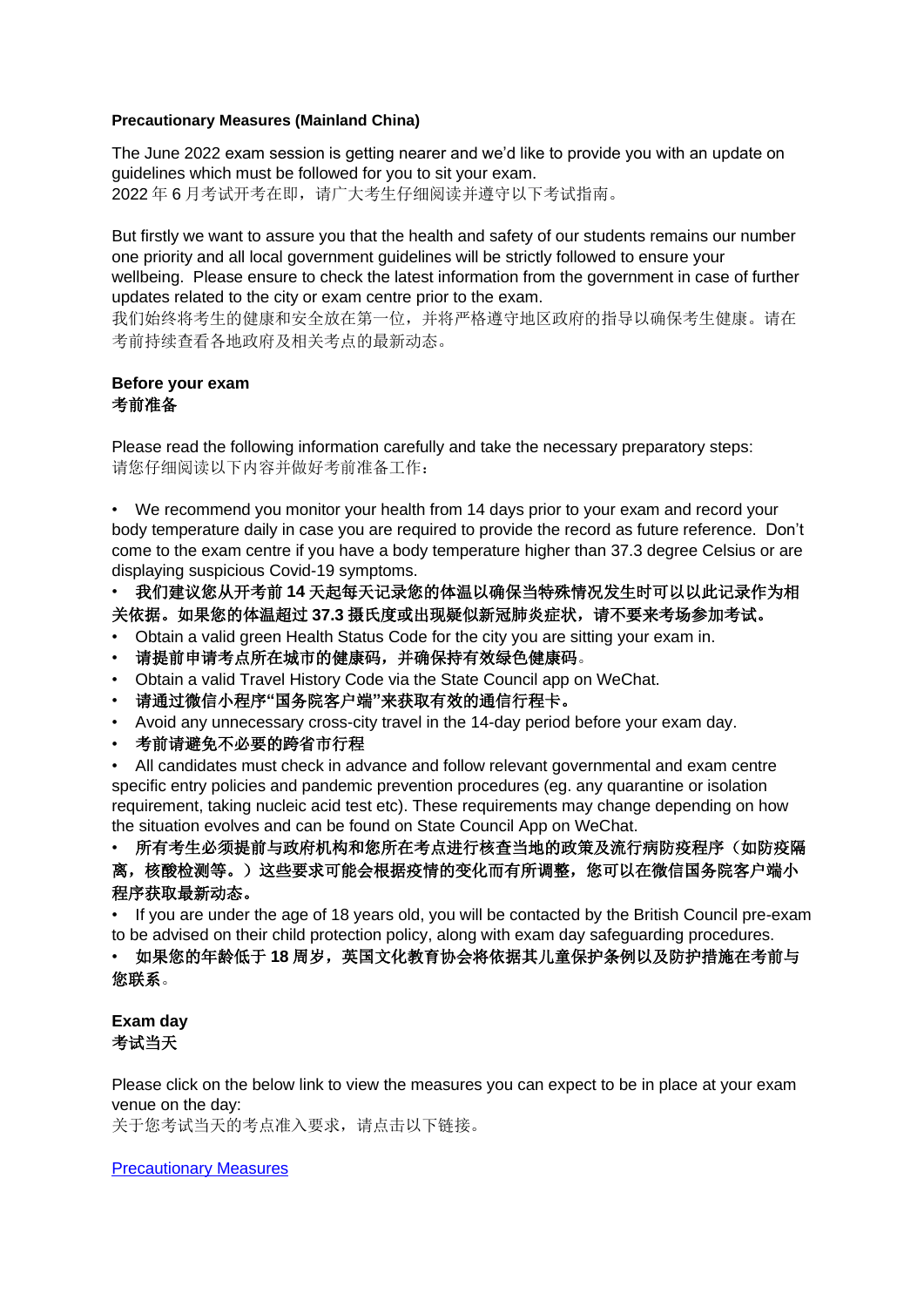## **Additional information** 补充信息

Please note, students will not be permitted to sit the exam if they are showing suspicious Covid-19 symptoms (such as persistent cough or have a body temperature higher than 37.3 degree Celsius etc) or are under 14-day compulsory quarantine, stay-at-home order, medical surveillance or a self-quarantine order, as specified by the China Government. 请注意,如果考生出现疑似新冠肺炎症状(比如持续性的咳嗽或者体温超过 37.3 摄氏度)或处于 14 天隔离期、强制居家隔离令期间、医学观察期将不允许参加考试。

If you are not permitted to sit your exam please contact [ACCA](https://gbr01.safelinks.protection.outlook.com/?url=https%3A%2F%2Faccaservicecloud.custhelp.com%2Frd%3F1%3DAvNO~woLDv8S~_75Gs5S~yL6WbsoNC77Mv9u~z7~Pv_n%262%3D31701&data=04%7C01%7CChris.Mackenzie%40accaglobal.com%7C105895cc43c943a4a44e08d9aa8b47dc%7Cf2e7de2c59ba49fe8c684cd333f96b01%7C0%7C0%7C637728337446833356%7CUnknown%7CTWFpbGZsb3d8eyJWIjoiMC4wLjAwMDAiLCJQIjoiV2luMzIiLCJBTiI6Ik1haWwiLCJXVCI6Mn0%3D%7C3000&sdata=WoIiAL7913A58jS4x9BIIOlp%2B%2BM0Dg3kLudm0rjmzfc%3D&reserved=0) to request a withdrawal as per the [standard exam withdrawal](https://gbr01.safelinks.protection.outlook.com/?url=https%3A%2F%2Faccaservicecloud.custhelp.com%2Frd%3F1%3DAvNO~woLDv8S~_75Gs5S~yL6WbsoNC77Mv9u~z7~Pv_n%262%3D31702&data=04%7C01%7CChris.Mackenzie%40accaglobal.com%7C105895cc43c943a4a44e08d9aa8b47dc%7Cf2e7de2c59ba49fe8c684cd333f96b01%7C0%7C0%7C637728337446833356%7CUnknown%7CTWFpbGZsb3d8eyJWIjoiMC4wLjAwMDAiLCJQIjoiV2luMzIiLCJBTiI6Ik1haWwiLCJXVCI6Mn0%3D%7C3000&sdata=j2C17Aqe1LS1Ys1GGS0ubFx8wfWvxn%2FigzmzyFR3JFM%3D&reserved=0) process.

如果您不被允许参加考试,请根[据退考流程联](https://gbr01.safelinks.protection.outlook.com/?url=https%3A%2F%2Faccaservicecloud.custhelp.com%2Frd%3F1%3DAvNO~woLDv8S~_75Gs5S~yL6WbsoNC77Mv9u~z7~Pv_n%262%3D31703&data=04%7C01%7CChris.Mackenzie%40accaglobal.com%7C105895cc43c943a4a44e08d9aa8b47dc%7Cf2e7de2c59ba49fe8c684cd333f96b01%7C0%7C0%7C637728337446843318%7CUnknown%7CTWFpbGZsb3d8eyJWIjoiMC4wLjAwMDAiLCJQIjoiV2luMzIiLCJBTiI6Ik1haWwiLCJXVCI6Mn0%3D%7C3000&sdata=2bLKd2SIXSOt5iyRL1oW5y9AXe38P%2FQ9UBiq5auesfo%3D&reserved=0)系 [ACCA](https://gbr01.safelinks.protection.outlook.com/?url=https%3A%2F%2Faccaservicecloud.custhelp.com%2Frd%3F1%3DAvNO~woLDv8S~_75Gs5S~yL6WbsoNC77Mv9u~z7~Pv_n%262%3D31704&data=04%7C01%7CChris.Mackenzie%40accaglobal.com%7C105895cc43c943a4a44e08d9aa8b47dc%7Cf2e7de2c59ba49fe8c684cd333f96b01%7C0%7C0%7C637728337446843318%7CUnknown%7CTWFpbGZsb3d8eyJWIjoiMC4wLjAwMDAiLCJQIjoiV2luMzIiLCJBTiI6Ik1haWwiLCJXVCI6Mn0%3D%7C3000&sdata=XPB2wqoooP1GgkswS2QfSuSD%2BpG0MgWmuYIhUn32SsE%3D&reserved=0) 进行退考安排。

Any candidates diagnosed with Covid-19 in the 14-day period after taking their exam, should contact ACCA immediately who will work with the British Council to ensure appropriate action is taken according to health authority and governmental guidelines.

考生如在考前 14 天内诊断为新冠肺炎确认病例,请立即联系 ACCA。我们将与英国文化教育协会 共同遵守政府指导建议,并采取相应措施。

There are also specific restrictions in place for candidates at some exam centres, which vary from centre to centre. These restrictions may affect you if you are sitting your exam away from your city of residence or are travelling to/from a medium/high risk zone. Further information on such restrictions will be available on the **ACCA homepage** next week. These centre-specific entry restrictions are subject to change at short notice before the session to follow necessary guidelines, so please ensure you regularly check this centre list for the latest information regarding the exam centre confirmed on your exam docket when these are released. 请注意部分考点对来自特定地区的考生存在人员来访限制,并且不同考点的要求也有所不同。这 可能会影响到异地考生或来自中高风险区域考生到该考点参加考试。关于考点的人员来访限制及 具体要求我们将于下周发布在 [ACCA](https://cn.accaglobal.com/student/getting-started/session-based-exam-centers-and-notice/centre-requirement.html) 中国网站。各考点准入要求可能会遵循政府的指导建议而变 化,请按照准考证上确认的考点信息,定期查看您考点的最新要求。

Candidates may wish to find out the latest government updates for the area their exam is being sat, and we encourage you to do so.

考生可以通过卫生健康委查询各地疫情风险等级及防控要求,了解考试当地的最新情况。

Also, additional time may be required at the start of each exam to follow due procedure therefore please arrive at least 60 minutes prior to your exam time. 此外,由于考场需要额外的入场准备,考试当天请至少提前 60 分钟到达考场。

The June exam attendance dockets will be made available to candidates for download from the myACCA portal in week commencing 23 May - all candidates will be notified via email when the docket is available. Please print off a copy of your exam docket when it's available and take it along to the exam together with a valid ID card/passport.

您可在 5 月 23 日以后通过 myACCA 下载 6 月考试准考证。当准考证可以下载时, 所有考生将收 到邮件通知,请将准考证打印出来并携带有效身份证或护照至考场